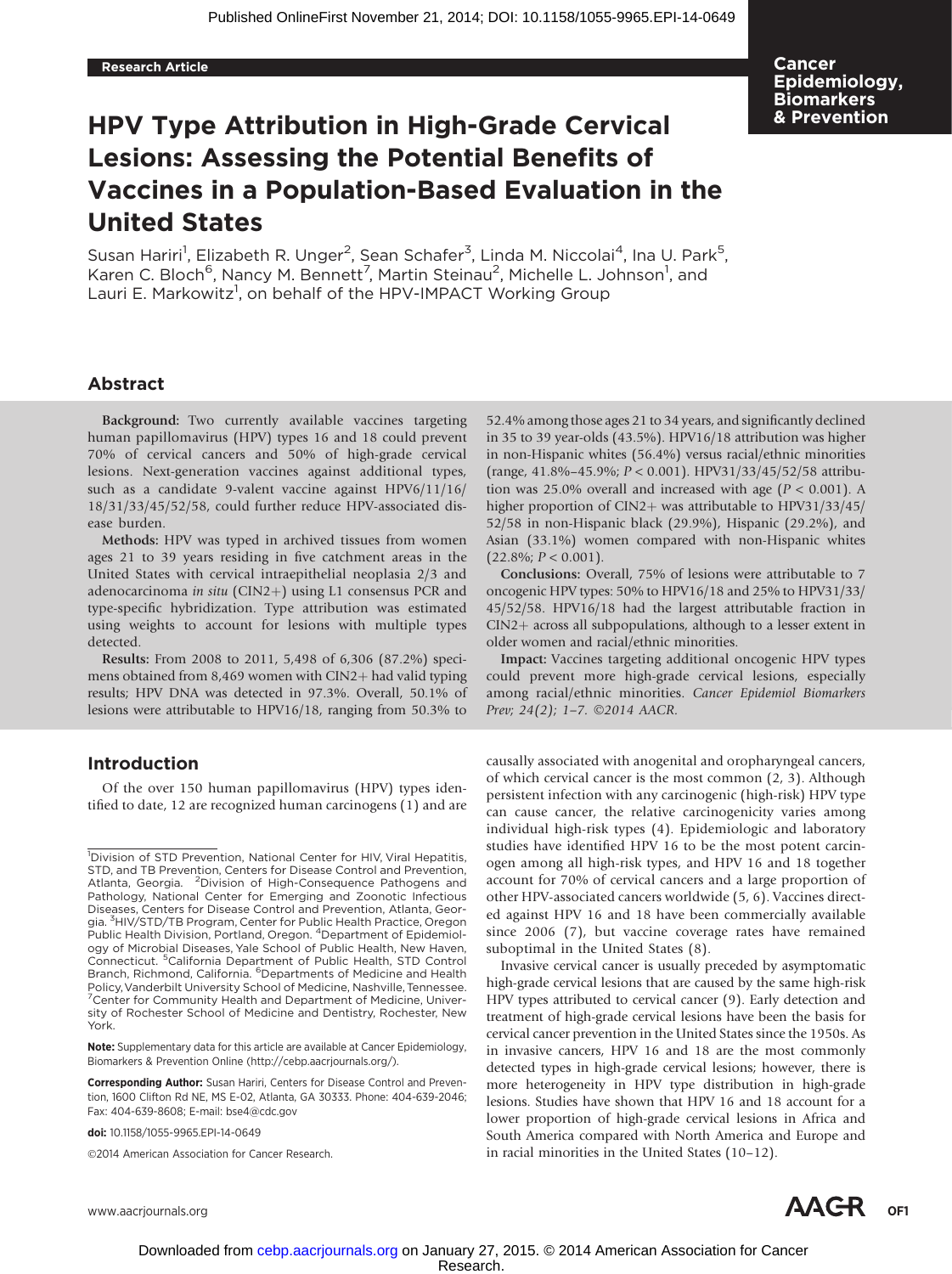Although currently available HPV vaccines have shown some cross-protective efficacy against nonvaccine oncogenic types (13– 15), a substantial proportion of high-grade cervical lesions are caused by types against which current vaccines have not shown any degree of efficacy (11, 16, 17). Vaccines that target a wider array of oncogenic HPV types such as a candidate vaccine against 6/11/16/18 and 5 additional oncogenic types (31/33/45/52/58) could provide additional protection against precancerous lesions that require treatment.

The objective of this analysis was to examine carcinogenic HPV type attribution among a sample of U.S. women diagnosed with histologically confirmed cervical intraepithelial neoplasia grade 2 and 3 and adenocarcinoma in situ (CIN2+), and to estimate the potential impact of a candidate 9-valent HPV vaccine on CIN2+ lesions among women by age and race/ethnicity.

# Materials and Methods

# System design/population

The data used in this analysis are from the HPV-IMPACT project. HPV-IMPACT was established in 2008 as a collaboration between the Centers for Disease Control and Prevention (CDC) and 5 sites in the Emerging Infections Program Network to monitor the impact of HPV vaccines on CIN2+ through population-based laboratory surveillance (18). Catchment areas include eight contiguous cities in northwest Alameda County, California; New Haven County, Connecticut; Monroe County, New York; Davidson County, Tennessee; and a contiguous region of Washington and Multnomah Counties, Oregon which includes the city of Portland. The total population of females ages 18 years and older in participating sites ranges from about 230,000 to 330,000 according to the 2010 U.S. Census data. Participating sites and CDC received institutional review board approval or exemption, as appropriate for compliance with local reviews.

Histopathology laboratories serving the catchment areas reported cases of CIN2+ diagnosed in adult (18+ years) female residents of the areas to the HPV-IMPACT monitoring system, either directly or through the state cancer registry. Cases were ascertained with classification systems and nomenclature for high-grade cervical lesions that were in use during the time period. Diagnoses were then grouped by histologic grade into CIN2, CIN2/3 (grade not discriminated), CIN3, and adenocarcinoma in situ (AIS)  $+/-$  CIN. Reports were de-duplicated within and between reporting laboratories. Date of birth, race/ethnicity, health insurance status, and clinical and HPV vaccination history were collected where available.

#### Specimen selection and processing

From 2008 to 2011, archived histopathology specimens were obtained for 18- to 39-year-old women reported to the 5 HPV-IMPACT sites. In 2008 and 2009, laboratories were asked to submit specimens on all reported cases, but only a representative sample of specimens (randomly sampled within each CIN diagnosis stratum) was requested from laboratories in 2010 and 2011 to reduce costs. Overall, specimens were obtained for approximately 75% of women reported in the 4-year time period. One block representative of the histologic lesion with the highest grade diagnosis was selected and processed for type-specific HPV DNA testing using a standard protocol as previously described (18). Histologic review of the hematoxylin and eosin (H&E)-stained sections surrounding those used for HPV typing was performed to verify that the high-grade lesion was not lost during recutting. The small size of these lesions increases the likelihood that representative material may not be present in re-cut tissue. Approximately 12% of recut material did not have residual high-grade disease and these were not extracted and tested for HPV.

#### Laboratory procedures

DNA was extracted and purified either manually with DNeasy (Qiagen) or automated with a Chemagic MSM1 extractor (Perkin Elmer). Both methods were comparable in yield after optimization for FFPE tissues (19). Extracts from all samples were tested with the Linear Array HPV Genotyping Assay (LA; Roche Diagnostics). If HPV52 status was ambiguous due to positive results of the XR probe and the cross hybridizing HPV33, 35, or 58, a quantitative PCR assay was performed to verify the presence of type 52 (20). Samples with inadequate or HPV-negative LA results were retested with the INNO-LiPA HPV Genotyping Extra Assay (Innogenetics) as its short PCR target length might be more suitable for low-quality DNA from formalin-fixed paraffinembedded (FFPE) tissues. Samples negative for both the genomic control probe and HPV in LA and INNO-LiPA were considered inadequate and omitted from further analysis.

#### Statistical methods

Analysis was restricted to participants ages 18 to 39 years who were diagnosed with  $CIN2+$  from 2008 to 2011 and whose cervical specimens were adequate for DNA typing ( $n = 5,378$ ). We calculated the overall and type-specific prevalence of HPV detection. We evaluated HPV type attribution within demographic and 3 histologic strata. For lesions in which multiple HPV types were detected, we calculated individual type attribution using 2 common methods (5, 21). The first method, hierarchical, attributes each lesion to the most oncogenic HPV type among all types detected in a lesion. This method tends to overestimate the contribution of HPV16 and 18 which are considered to have the greatest oncogenic potential. Therefore, we used a second method, relative attribution, which assumes all types in co-infected lesions contribute to that lesion, but to different degrees. This method estimates individual type attribution by applying weights proportional to the frequency with which each type is detected as a single type in lesions by grade, and divides the proportion of each type by the sum proportions in all types detected in the lesion.

Women with  $CIN2$  were classified into histologic categories of increasing severity: CIN2, CIN2/3 (i.e., grade not specified, combination of both grades), CIN3/AIS. Women with AIS (with or without CIN) were combined with CIN3 due to small numbers. We analyzed the data by age using five age groups: 18 to 20, 21 to 24, 25 to 29, 30 to 34, and 35 to 39. Because of smaller sample size in the subanalysis among those with known vaccination status, we used three age groups: 18 to 24, 25 to 29, and 30 to 39. We used self-reported race/ethnicity to classify women into non-Hispanic white, non-Hispanic black, Hispanic, and Asian groups; all other reported races and combinations were combined into an "other" category, and those without race/ethnic information were indicated as missing. HPV typing data was classified into five categories: HPV16/18, HPV31/33/45/52/58, other high-risk types (HPV35/39/51/56/59/66/68), other types, and HPV negative. Confidence intervals (CI) were calculated using Wald or exact (Clopper–Pearson) test for the binomial proportion. We used the Pearson  $X^2$  test for independence to evaluate associations between HPV types and demographic characteristics overall and by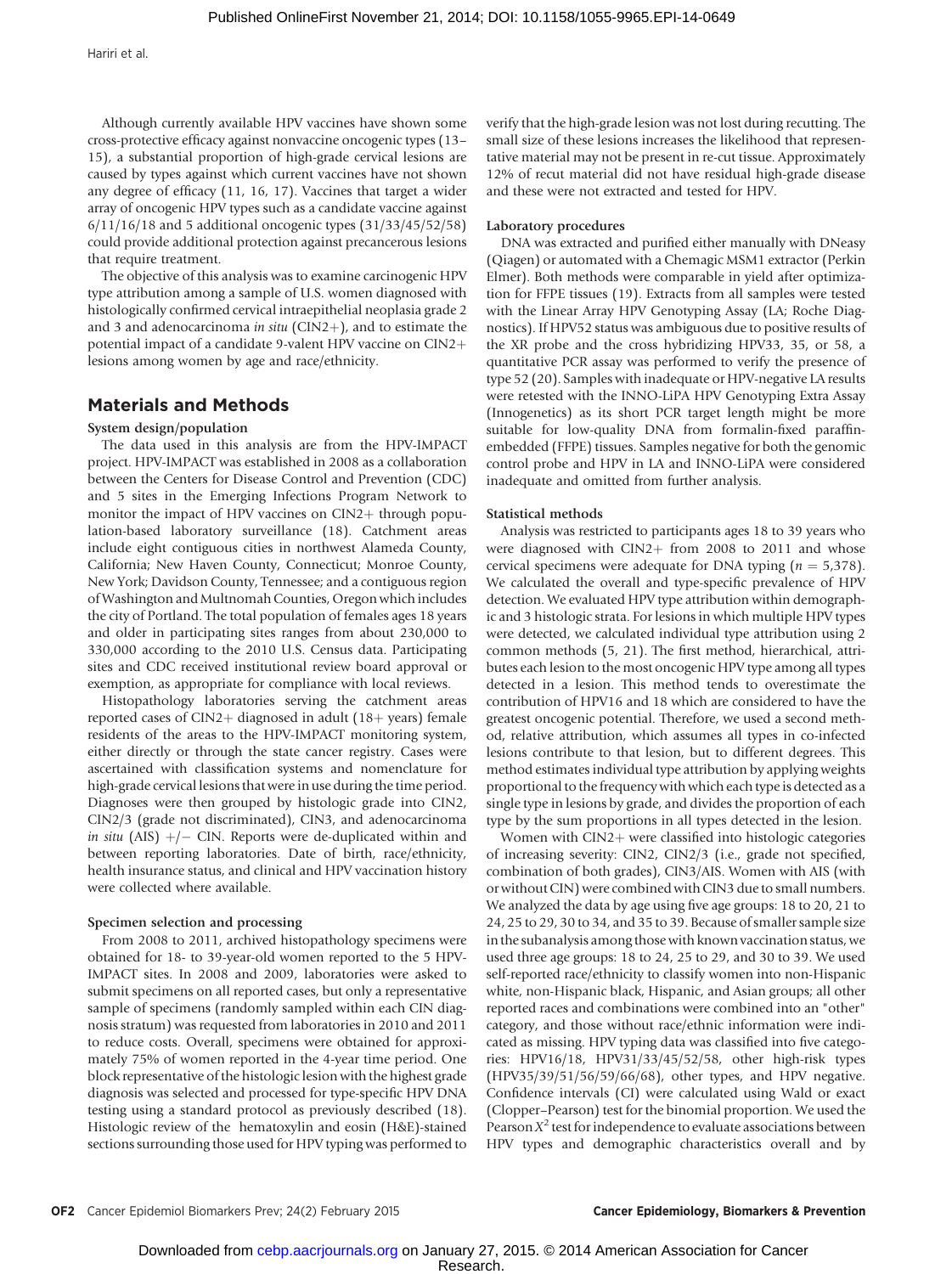histologic grade. Two-sided statistical tests were considered significant at the alpha level of 0.05.

We used a log binomial regression model to examine independent correlates of HPV31/33/45/52/58 infection (vs. other HPV type infection) among 18- to 39-year-old women diagnosed with  $CIN2+$ . Associations were considered significant if the P value was <0.05 and those variables were retained in the main effects model. Confounding was assessed to ensure that no parameter estimate of significant variables changed by  $\geq$ 30%. All pairwise interactions in the final model were examined, and were considered significant if the P value for the likelihood ratio test for the interaction term was <0.05.

# Results

From 2008 to 2011, a total of 8,490 women ages 18 to 39 years diagnosed with noninvasive  $CIN2$  were reported to the HPV-IMPACT monitoring system. Archived specimens were retrieved for 6,177 (72.8%) of diagnosed women, 5,401 (87.4%) of which were histologically adequate and underwent DNA testing. HPV DNA results were obtained for 5,378 (99.6%) of those tested.

Table 1 shows selected characteristics for women with HPV DNA typing results and those for whom typing data were not available. Among women with typing results, CIN2 was the most common histologic grade diagnosed, 32.1% had a CIN3 diagnosis, grade was not discriminated (CIN2/3) for 16.2%, and only 1.9% were diagnosed with AIS with or without concurrent CIN. Age and racial/ethnic distribution and insurance status were similar in both groups. Among women with typing results,

|                   | <b>Table 1.</b> Selected characteristics among women diagnosed with $CIN2 + by HPV$ |  |  |
|-------------------|-------------------------------------------------------------------------------------|--|--|
| DNA typing status |                                                                                     |  |  |

|                               | HPV typing data available |              |  |
|-------------------------------|---------------------------|--------------|--|
|                               | Yes<br>No                 |              |  |
|                               | $n$ (%)                   | $n$ (%)      |  |
| Total                         | 5,378 (63.3)              | 3,112 (36.7) |  |
| Diagnosis                     |                           |              |  |
| CIN <sub>2</sub>              | 2,678 (49.8)              | 1,510(48.5)  |  |
| CIN2/3                        | 870 (16.2)                | 543 (17.4)   |  |
| CIN3/AIS                      | 1,830 (34.0)              | 1,059 (34.0) |  |
| Age group, years <sup>a</sup> |                           |              |  |
| $18 - 20$                     | 325(6.0)                  | 152 (4.9)    |  |
| $21 - 29$                     | 3,218 (59.8)              | 1,821 (58.5) |  |
| $30 - 39$                     | 1.835(34.1)               | 1.139(36.6)  |  |
| Race/ethnicity <sup>a</sup>   |                           |              |  |
| NH white                      | 2,881 (62.0)              | 1,432 (58.7) |  |
| NH black                      | 792 (17.0)                | 411 (16.8)   |  |
| Hispanic                      | 651 (14.0)                | 404 (16.6)   |  |
| Asian                         | 207 (4.5)                 | 89 (3.6)     |  |
| Other                         | 117(2.5)                  | 105(4.3)     |  |
| Unknown                       | 730                       | 671          |  |
| Insurance <sup>a</sup>        |                           |              |  |
| Private                       | 3,009 (64.2)              | 1,578 (61.1) |  |
| Public                        | 1308 (27.9)               | 798 (30.9)   |  |
| Uninsured                     | 164 (3.5)                 | 100(3.9)     |  |
| Other                         | 204 (4.4)                 | 105(4.1)     |  |
| Unknown                       | 693                       | 531          |  |
| Vaccine status <sup>a</sup>   |                           |              |  |
| Vaccinated                    | 961 (36.2)                | 383 (32.8)   |  |
| Not vaccinated                | 1.691 (63.8)              | 785 (67.2)   |  |
| Unknown                       | 2,726                     | 1.944        |  |

Abbreviations:  $CIN2+$ , cervical intraepithelial neoplasia grades 2, 2/3 (grade not discriminated), 3, and adenocarcinoma in situ (AIS); NH, non-Hispanic.  ${}^{a}P < 0.05$ .





Type-specific prevalence of high-risk HPV among women with  $CIN2+$ , stratified by histologic grade, HPV-IMPACT, 2008-2011. CIN2+, cervical intraepithelial neoplasia grades 2, 2/3 (grade not discriminated), 3, and adenocarcinoma in situ (AIS).

59.8% were ages 21 to 29 years (median age, 27 years); 17.0% were non-Hispanic black, 14.0% were Hispanic, and 4.5% were Asian. Of those with known insurance status, over 90% had either private (64.2%) or public (27.9%) insurance. HPV vaccination status was unknown in over 50% of women with and without typing results.

# HPV detection

Overall, 4,104 (78.5%) of specimens with adequate DNA results had a single HPV type detected, ranging from 76.4% of CIN2 lesions to 82.4% of CIN3/AIS ( $P < 0.001$ ). Among CIN2+ lesions in which multiple types were detected, the majority included only 2 types (78.4%), and less than 60 (5.3%) had 4 or more up to a maximum of 8 types. HPV 16 was the most frequently detected type in all histologic grades, ranging from 35.4% in CIN2 to 59.8% in CIN3/AIS lesions (Fig. 1).

### High-risk HPV type attribution

There was no significant difference in HPV type attribution as estimated by the hierarchical and proportional attribution methods, likely due to the high proportion of single type lesions in all histologic grades. Proportional attribution by histologic grade is shown in Fig. 2. Using the proportional attribution method, 49.3% (95% CI, 48.0–50.7) of CIN2+ lesions were attributable to HPV16/18 and 25.2% (95% CI, 24.1–26.4) to the 5 additional types targeted by the candidate 9-valent vaccine, HPV31/33/45/ 52/58 (Table 2). Overall, 15.9% (95% CI, 14.9-16.9) of CIN2+ lesions were attributable to high-risk HPV types not targeted by candidate 9-valent vaccine, ranging from 21.7% in CIN2 to 8.8% in CIN3/AIS lesions. HPV16/18 relative attribution increased with increasing severity of lesions from 37.7% in CIN2 to 63.5% in CIN3/AIS, whereas HPV31/33/45/52/58 attribution decreased with increasing severity of lesions from 27.6% in CIN2 to 22.7% in CIN3/AIS. HPV 16/18 attribution to CIN2+ lesions ranged from 42.5% in CT to 52.2% in NY, and HPV HPV31/33/ 45/52/58 attribution ranged from 22.8% in NY to 27.4% in CT.

#### HPV type attribution by age

HPV16/18 accounted for the highest proportion of  $CIN2$ + lesions across all age groups (Table 2), but the proportional attribution was not constant by age. Among 18 to 20 year-olds, HPV16/18 attribution was 44.0%. The attribution was similar in women ages 21 to 34 (50.0%–51.6%) but was significantly lower (42.4%) in the oldest age group of 35 to 39 year-olds ( $P < 0.001$ ). Conversely, the proportion of  $CIN2+$  lesions attributable to HPV31/33/45/52/58 increased with age and was significantly higher among women ages 35 to 39 years compared with those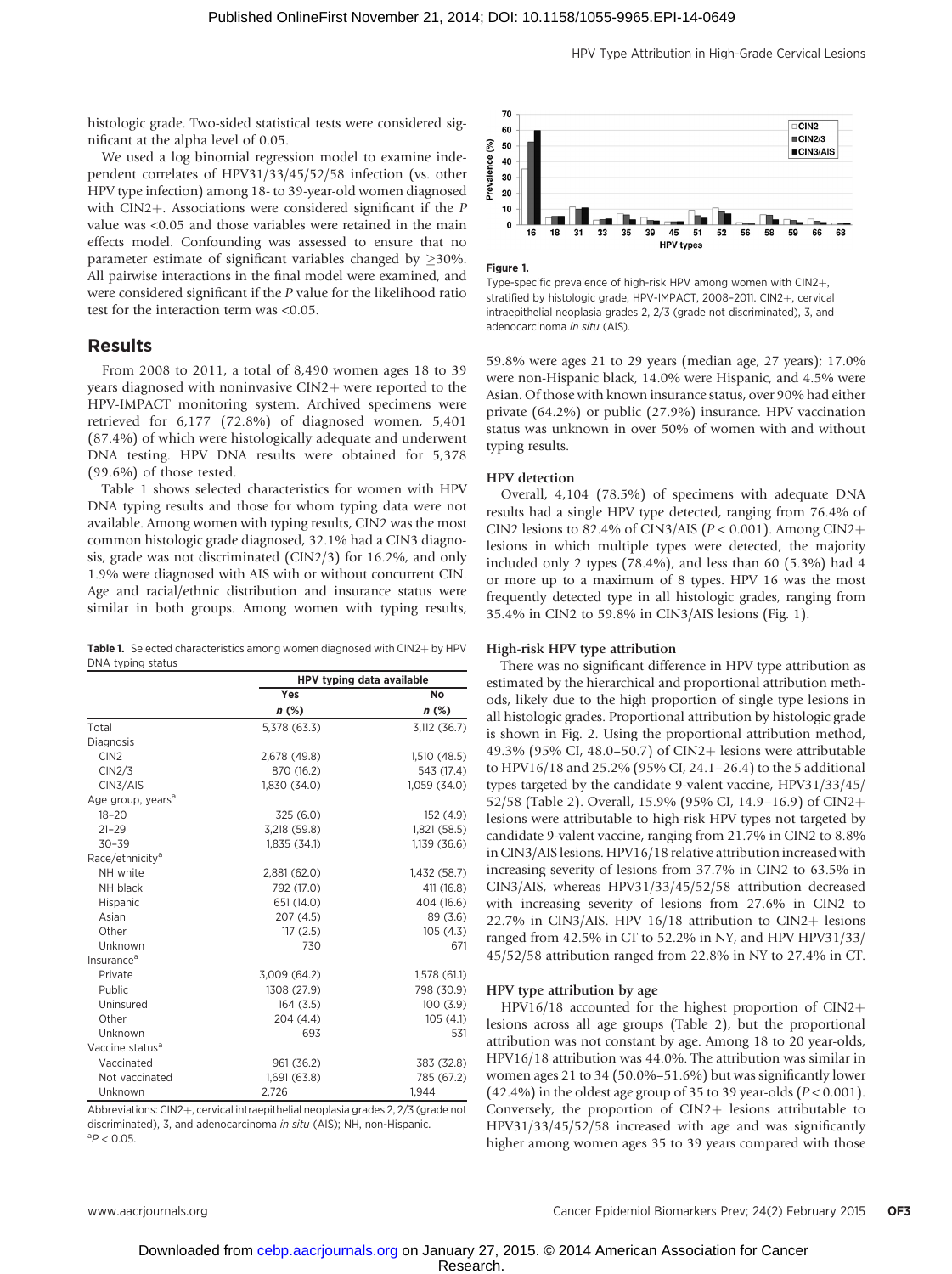

#### Figure 2.

Proportional attribution of HPV type groups among women with CIN2+, stratified by histologic grade, HPV-IMPACT, 2008-2011. CIN2+, cervical intraepithelial neoplasia grades 2, 2/3 (grade not discriminated), 3, and adenocarcinoma in situ (AIS); HR, high risk; other HR types, HPV35/39/51/56/ 59/66/68.

in younger age groups ( $P < 0.001$ ). Within histologic grade strata (CIN2 and CIN3/AIS), HPV16/18 attribution remained highest across all age groups with the exception of women ages 35 to 39 years with a CIN2 lesion (Fig. 3) and was significantly lower among women ages 35 to 39 compared with those in the younger age groups (CIN2  $P = 0.01$ , CIN3/AIS  $P < 0.001$ ). The association of older age with higher prevalence of HPV31/33/45/52/58 attributable lesions remained significant after adjusting for covariates (Supplementary Table S1).

#### HPV type attribution by race/ethnicity

The largest proportion of  $CIN2+$  lesions was attributable to HPV16/18 types across all racial/ethnic groups (Table 2). However, HPV16/18 were responsible for a significantly higher proportion of CIN2+ lesions among non-Hispanic white (54.2%) compared with non-Hispanic black (40.8%), Hispanic (43.2%), and Asian (42.4%) women ( $P < 0.001$ ). As shown in Fig. 4, stratified by histology, HPV16/18 contributed to a significantly higher proportion of CIN2 and CIN3/AIS lesions in non-Hispanic white women compared with all other racial/ ethnic groups, and these differences were greater among women with CIN3/AIS (P < 0.001). Racial/ethnic differences in HPV16/18 attribution remained significant when stratified by age group, insurance status, and by catchment area (data not shown).

Among women with CIN2+, HPV31/33/45/52/58 attribution was higher in non-Hispanic black (28.5%), Hispanic (29.5%), and Asian (33.4%) women compared with non-Hispanic white women (22.6%;  $P < 0.001$ ). The proportional attribution of HPV31/33/45/52/58 types did not significantly differ by race/

## **Table 2.** HPV type attribution among women diagnosed with  $CIN2+$  stratified by select characteristics

|                    | 16/18            |                  | 31/33/45/52/58 |                     | Other high-risk types <sup>a</sup> |                  |
|--------------------|------------------|------------------|----------------|---------------------|------------------------------------|------------------|
|                    | $\boldsymbol{n}$ | % (95% CI)       | n              | % (95% CI)          | $\mathbf n$                        | % (95% CI)       |
| Overall            | 2,654            | 49.3 (48.0-50.7) | 1,358          | 25.2 (24.1-26.4)    | 855                                | 15.9 (14.9-16.9) |
| Diagnosis          |                  |                  |                |                     |                                    |                  |
| CIN <sub>2</sub>   | 1,008            | 37.7 (35.8-39.5) | 740            | 27.6 (25.9-29.3)    | 580                                | 21.7 (20.1-23.2) |
| CIN2/3             | 483              | 55.5 (52.2-58.8) | 202            | 23.3 (20.5-26.1)    | 113                                | 13.0 (10.8-15.3) |
| CIN3/AIS           | 1,162            | 63.5 (61.3-65.7) | 415            | 22.7 (20.8-24.6)    | 161                                | $8.8(7.5-10.1)$  |
| Age group, years   |                  |                  |                |                     |                                    |                  |
| $18 - 20$          | 143              | 44.0 (38.6-49.4) | 66             | 20.4 (16.1-24.8)    | 70                                 | 21.7 (17.2-26.1) |
| $21 - 24$          | 737              | 50.0 (47.4-52.5) | 343            | 23.3 (21.1-25.4)    | 251                                | 17.0 (15.1-18.9) |
| $25 - 29$          | 900              | 51.6 (49.3-54.0) | 427            | 24.5 (22.5-26.5)    | 260                                | 14.9 (13.2-16.6) |
| $30 - 34$          | 582              | 50.8 (47.9-53.7) | 296            | 25.8 (23.3-28.3)    | 174                                | 15.2 (13.1-17.2) |
| $35 - 39$          | 291              | 42.4 (38.7-46.1) | 225            | 32.7 (29.2-36.3)    | 100                                | 14.6 (11.9-17.2) |
| Race/ethnicity     |                  |                  |                |                     |                                    |                  |
| NH white           | 1,563            | 54.2 (52.4-56.1) | 650            | 22.6 (21.0-24.1)    | 410                                | 14.2 (13.0-15.5) |
| NH black           | 323              | 40.8 (37.4-44.2) | 225            | $28.5(25.3 - 31.6)$ | 165                                | 20.8 (18.0-23.7) |
| Hispanic           | 281              | 43.2 (39.4-47.0) | 192            | 29.5 (26.0-33.0)    | 110                                | 16.8 (14.0-19.7) |
| Asian              | 88               | 42.4 (35.7-49.2) | 69             | 33.4 (27.0-39.8)    | 33                                 | 15.8 (10.8-20.8) |
| Other              | 50               | 43.1 (34.1-52.1) | 39             | 33.7 (25.2-42.3)    | 17                                 | 14.8 (8.4-21.3)  |
| <b>Unknown</b>     | 348              | 47.7 (44.1-51.3) | 182            | 24.9 (21.7-28.0)    | 120                                | 16.5 (13.8-19.2) |
| Insurance          |                  |                  |                |                     |                                    |                  |
| Private            | 1,535            | 51.0 (49.2-52.8) | 693            | 23.0 (21.5-24.5)    | 488                                | 16.2 (14.9-17.6) |
| Public             | 594              | 45.4 (42.8-48.2) | 371            | 28.3 (25.9-30.8)    | 221                                | 16.9 (14.9-18.9) |
| Uninsured          | 86               | 52.3 (44.6-59.9) | 47             | 28.8 (21.9-35.7)    | 17                                 | $10.6(5.9-15.3)$ |
| Other              | 86               | 42.4 (35.6-49.2) | 65             | $31.9(25.5 - 38.3)$ | 33                                 | 16.0 (11.0-21.0) |
| Unknown            | 352              | 50.9 (47.1-54.6) | 182            | 26.2 (23.0-29.5)    | 96                                 | 13.8 (11.2-16.4) |
| Catchment area     |                  |                  |                |                     |                                    |                  |
| California         | 442              | 51.8 (48.4-55.1) | 225            | 26.4 (23.4-29.3)    | 119                                | 14.0 (11.6-16.3) |
| Connecticut        | 575              | 42.5 (39.8-45.1) | 372            | 27.4 (25.1-29.8)    | 275                                | 20.3 (18.2-22.4) |
| New York           | 801              | 52.2 (49.7-54.7) | 350            | 22.8 (20.7-24.9)    | 239                                | 15.6 (13.8-17.4) |
| Oregon             | 417              | 50.6 (47.2-54.0) | 221            | 26.8 (23.8-29.8)    | 110                                | 13.3 (11.0-15.6) |
| Tennessee          | 417              | 51.6 (48.2-55.0) | 189            | 23.4 (20.5-26.3)    | 112                                | 13.8 (11.5-16.2) |
| Vaccination status |                  |                  |                |                     |                                    |                  |
| Vaccinated         | 424              | 44.1 (41.0-47.3) | 236            | 24.6 (21.9-27.3)    | 186                                | 19.4 (16.9-21.9) |
| Not vaccinated     | 826              | 48.8 (46.5-51.2) | 439            | 26.0 (23.9-28.1)    | 267                                | 15.8 (14.0-17.5) |
| Unknown            | 1.403            | 51.5 (49.6-53.4) | 682            | 25.0 (23.4-26.6)    | 402                                | 14.8 (13.4-16.1) |

Abbreviations: CIN2+, cervical intraepithelial neoplasia grades 2, 2/3 (grade not discriminated), 3, and adenocarcinoma in situ (AIS); NH, non-Hispanic. <sup>a</sup>Other high-risk types include HPV35/39/51/56/59/66/68.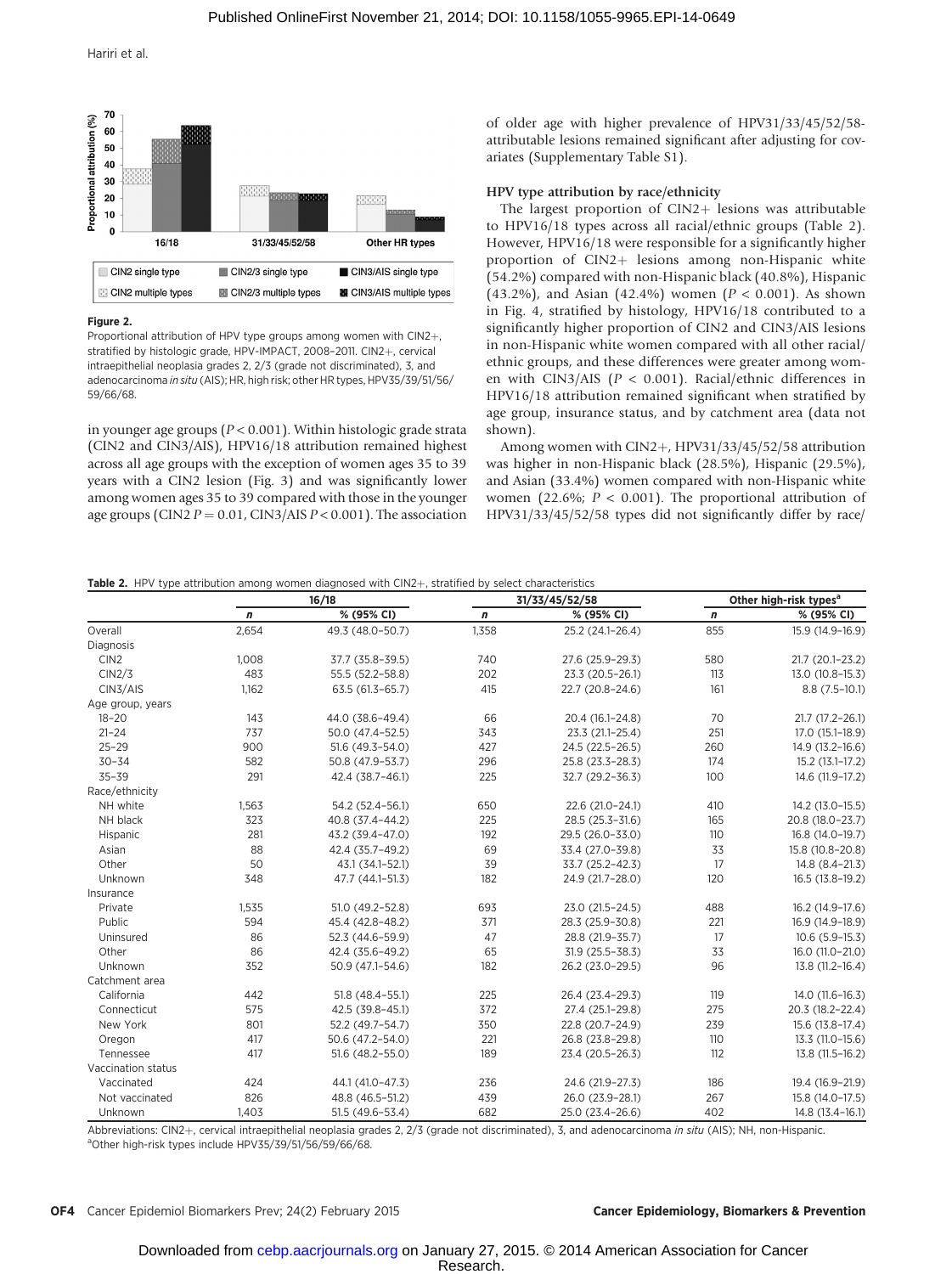

#### Figure 3.

Proportional attribution of HPV type group among women with CIN2 (A) and CIN3/AIS (B), stratified by age, HPV-IMPACT, 2008–2011. CIN, cervical intraepithelial neoplasia; AIS, adenocarcinoma in situ; HR, high risk; other HR types, HPV35/39/51/56/59/66/68.

ethnicity among women with CIN2, but was significantly higher among Asian (35.2%) and non-Hispanic black (29.3%) compared with non-Hispanic white women (19.7%) among those diagnosed with CIN3/AIS ( $P < 0.001$ ). In multivariable analysis, non-Hispanic white women were significantly less likely to have HPV31/33/45/52/58-attributable lesions compared with all other race/ethnic minorities, after adjusting for age at diagnosis, insurance status, and diagnosis grade (Supplementary Table S1).

### HPV type attribution by vaccination status

Because vaccination could impact the proportion of  $CIN2$  $+$ attributable to HPV16/18, we repeated the analysis restricted to only unvaccinated women. Among women with known vaccination history, 38.6% (428/1,110) of 18 to 24 year-olds, 68.5% (560/818) of 25 to 29 year-olds, and 97.1% (703/724) of 30 to 39 year-olds were not vaccinated. In these unvaccinated women, HPV16/18 attribution was highest in the youngest age group (54.3%) with a linear decline to 44.5% in the 30 to 39 year-olds  $(P = 0.004)$ . Proportional attribution of HPV16/18 in CIN2+ was significantly lower in women ages 18 to 24 years who had received at least one dose compared with those who were not vaccinated (43.0% vs. 54.3%;  $P < 0.001$ ). There was no significant difference in women ages 25 and older. When we limited our analysis to unvaccinated women, the racial differences in proportion of  $CIN2+$  attributable to HPV16/18 remained; 53.8% in non-Hispanic white, 38.2% in non-Hispanic black, 42.7% in Hispanic, and 46.3% in Asian women ( $P < 0.001$ ). The proportional

attribution of HPV31, 33, 45, and other oncogenic types in CIN2+ did not differ by vaccination status among women ages 18 to 24 years (data not shown).

# Discussion

In this evaluation of a sample of U.S. women diagnosed with noninvasive CIN2+, HPV DNA was detected in almost all (97%) lesions and over 90% of lesions were associated with at least one high-risk HPV type. HPV16 was the most frequent type detected in all histologic grades overall. HPV16/18 accounted for half of all  $CIN2+$  diagnoses, and the proportion of lesions attributable to HPV16/18 increased with increasing severity of lesion. The additional 5 HPV types in the 9-valent vaccine, HPV31/33/45/52/58, contributed to 25% of CIN2+ lesions in women overall.

We found that HPV type attribution differed by age group. HPV31/33/45/52/58 attribution significantly increased with increasing age, whereas HPV16/18 attribution was lowest in the youngest (18–20 years) and the oldest (35–39 years) age groups of women compared with women ages 21 to 34 years. Positing that the lower proportion of HPV16/18-attributable lesions in the youngest age group is due to vaccination, we examined age group– specific differences in HPV16/18 attribution in a subpopulation of unvaccinated women. As expected, among the unvaccinated women, we found that HPV16/18 attribution was highest in the youngest age group and significantly decreased by age. The



#### Figure 4.

Proportional attribution of HPV type group among women with CIN2 (A) and CIN3/AIS (B), stratified by race/ethnicity, HPV-IMPACT, 2008–2011. NH, non-Hispanic; CIN, cervical intraepithelial neoplasia; AIS, adenocarcinoma in situ; HR, high risk; other HR types, 35/39/51/56/59/66/68.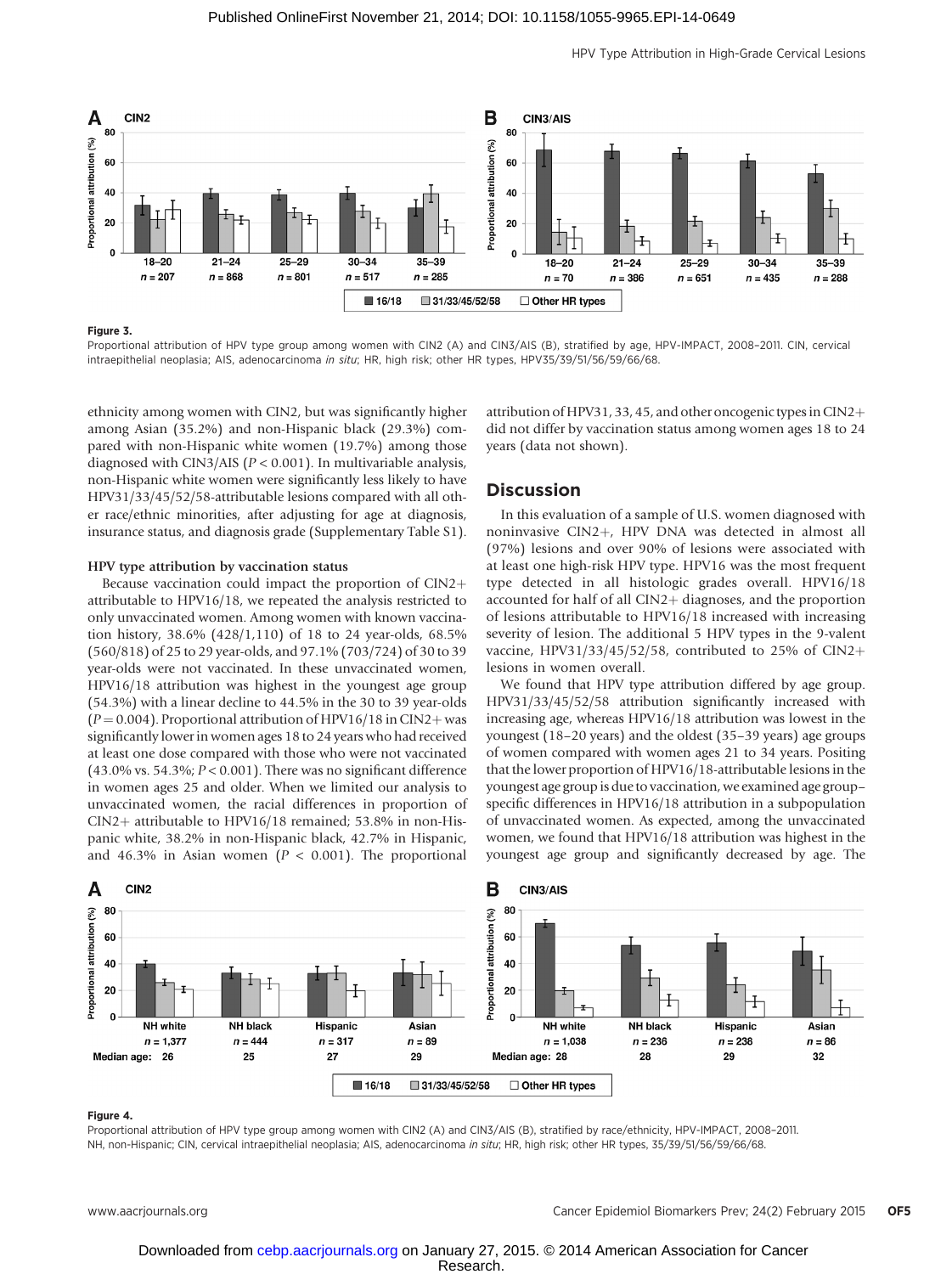Hariri et al.

relatively lower proportions of HPV16/18-attributable lesions in the older group are congruent with epidemiologic evidence of stronger carcinogenic potential and faster progression of HPV16/ 18-associated lesions compared with lesions due to other highrisk types, and similar results have been shown in other studies (16, 17, 22, 23).

Our results show a clear predominance of HPV16/18 attribution in CIN2+ lesions among all women in every racial/ethnic group, in agreement with other studies (6, 11, 12, 17, 23–25). However, we found that compared with non-Hispanic white women, HPV31/33/45/52/58 contributes to a significantly higher proportion of  $CIN2$  in racial minorities. Similar to our findings, a study of U.S. women in New Mexico showed significantly lower proportions of  $CIN2+$  attributable to  $HPV16/18$  in Hispanics compared with non-Hispanic whites (17). It is important to caution against extrapolating results from studies of  $CIN2+$  to make inferences about HPV types detected in cervical cancer because only about 30% of CIN2+ lesions could progress to invasive cancer and those that are attributable to HPV16/18 have a much higher likelihood of progression compared with lesions due to other high-risk types (4, 26, 27). A population-based U.S. study using data from state-based cancer registries found that HPV16/18 are attributable to the same proportion (67%) of invasive cervical cancers in non-Hispanic white and non-Hispanic black women (28). Potential explanations for the observed racial/ethnic differences in HPV type attribution in  $CIN2$  lesions include differences in the distribution and prevalence of HPV infection, sexual networks and behaviors, host susceptibility, and cervical cancer screening and treatment access and utilization.

 $CIN2$  lesions, detected through routine screening, account for a large proportion of HPV-associated cervical disease in countries with widespread screening such as the United States. Frequent and repeated screening with the Papanicolau (Pap) test to detect and treat CIN2+ lesions has been successful in substantially reducing the burden of cervical cancer. However, this strategy is resource-intensive and can result in overtreatment of lesions, many of which would have resolved without intervention. More recently, the availability of DNA-based tests that can detect individual or groups of HPV types has led to reevaluation of screening guidelines. Current screening recommendations include use of HPV-based tests in conjunction with the Pap test in women ages 30 years and older and for followup of women with certain abnormalities detected by the Pap test (29). Future screening algorithms that use type-specific HPV detection as the basis for screening or triage are being evaluated. A better understanding of HPV type attribution in  $CIN2+$  lesions and the proportion of lesions that could be prevented by current and candidate vaccines can be important in guiding cervical cancer screening efforts in the era of vaccination and molecular-based testing.

Our study has some limitations. Although we used standard codes and terminology to ascertain and classify lesions, the histology diagnoses were not based on expert pathology consensus review. Interlaboratory variation in diagnosing cervical precancer is recognized to be particularly problematic for CIN2 lesions. In addition, because of heterogeneity within lesions, the residual histology may not match that in the original slides. However, all specimens underwent histologic review by a pathologist (E.R. Unger) and only those with residual highgrade lesions were tested. Refusal by some reporting labs to supply archived tissue may have also introduced bias. To

minimize this selection bias, attempts were made to obtain either all or a representative sample of specimens from labs reporting >80% of cases in each catchment. Differences in pathologic diagnosis, especially in CIN2 lesions, is another potential source of bias. Although the inherent heterogeneity in  $CIN2+$  lesions could not be addressed, we conducted stratified analyses by histologic grade. We were unable to obtain race/ ethnicity on 13.6% of women, but given the small proportion, any bias resulting from missing data would likely be negligible. Finally, because our data were collected after HPV vaccine introduction, our results were likely influenced by vaccination in ageeligible women in this population. Since HPV vaccine introduction in 2006, vaccination has been recommended through age 26 years for those not vaccinated when they were younger (30). Although there are no data in the exact age groups used in this analysis, the National Health Interview Survey found that 29.5% of women ages 19 to 26 years reported receipt of  $\geq$ 1dose of HPV vaccine in 2011 (31). Any impact in this population would be limited to the youngest women, because vaccination is not recommended in women over age 26 years. Even if some older women were vaccinated in this population, they were likely to have been vaccinated after exposure to vaccine types. Although vaccination history was not available for the entire population, we were able to evaluate type attribution by age and by race/ethnicity among a subgroup of vaccine-eligible women whose records indicated that they were not vaccinated.

In summary,  $50\%$  of all CIN2+ lesions diagnosed in this population were attributable to HPV16/18 types in the current vaccines, and another 25% were due to HPV31/33/45/52/58 in the candidate 9-valent vaccine. Although our results indicate lower proportions of  $CIN2+$  lesions attributable to  $HPV16/18$ in racial/ethnic minorities compared with non-Hispanic white women, our finding that HPV16/18 attribution was uniformly highest in all age and racial/ethnic strata strongly supports the benefit of currently available HPV vaccines in the entire U.S. population. HPV vaccines directed against a wider array of high-risk HPV types could prevent additional HPV-associated disease and reduce racial/ethnic differences in high-grade cervical lesions.

# Disclosure of Potential Conflicts of Interest

L.M. Niccolai is a consultant/advisory board member for Merck. No potential conflicts of interest were disclosed by the other authors.

#### Disclaimer

The findings and conclusions in this report are those of the authors and do not necessarily represent the views of the funding agency.

#### Authors' Contributions

Conception and design: S. Hariri, E.R. Unger, S. Schafer, L.M. Niccolai, I.U. Park, N.M. Bennett, L.E. Markowitz

Development of methodology: S. Hariri, S. Schafer, L.M. Niccolai, I.U. Park, N.M. Bennett, M. Steinau, M.L. Johnson, L.E. Markowitz

Acquisition of data (provided animals, acquired and managed patients, provided facilities, etc.): E.R. Unger, S. Schafer, L.M. Niccolai, I.U. Park, K.C. Bloch, N.M. Bennett, M. Steinau

Analysis and interpretation of data (e.g., statistical analysis, biostatistics, computational analysis): S. Hariri, S. Schafer, N.M. Bennett, M.L. Johnson

Writing, review, and/or revision of the manuscript: S. Hariri, E.R. Unger, S. Schafer, L.M. Niccolai, I.U. Park, K.C. Bloch, N.M. Bennett, M. Steinau, M.L. Johnson, L.E. Markowitz

Administrative, technical, or material support (i.e., reporting or organizing data, constructing databases): S. Hariri, E.R. Unger, S. Schafer, M.L. Johnson, L.E. Markowitz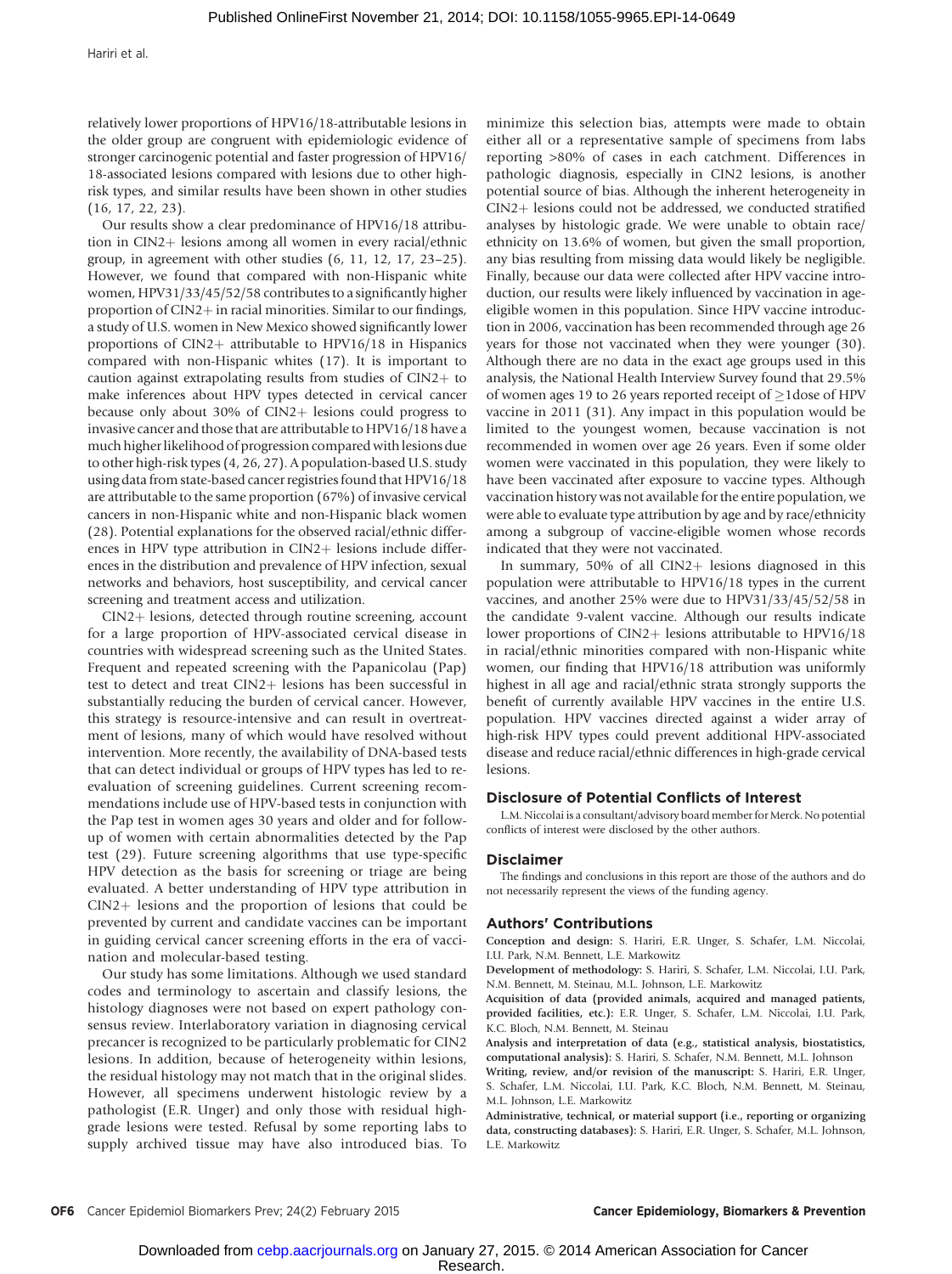Study supervision: S. Hariri, E.R. Unger, L.M. Niccolai, N.M. Bennett, M.L. Johnson, L.E. Markowitz

#### Acknowledgments

The authors thank the HPV-IMPACT Working Group: Heidi Bauer, Erin Whitney, Ashley Williamson (California Department of Public Health, STD Control Branch, California Emerging Infections Program); James Hadler, Pamela Julian, James Meek (Yale School of Public Health, Connecticut Emerging Infections Program); Lynn Sosa (Connecticut Department of Public Health); Mary Scahill, Deven Patel (University of Rochester, New York Emerging Infections Program); Nasreen Abdullah, Robert Laing (Oregon Department of Human Services); Diane Levine, Manideepthi Pemmaraju (Vanderbilt University, Tennessee Emerging Infections Program); Jill Sharma and Danielle Miller (Centers for Disease Control and Prevention). They also thank Arthur Reingold,

#### References

- 1. Bouvard V, Baan R, Straif K, Grosse Y, Secretan B, El Ghissassi F, et al. A review of human carcinogens–Part B: biological agents. Lancet Oncol 2009;10:321–2.
- 2. Arbyn M, Castellsague X, de Sanjose S, Bruni L, Saraiya M, Bray F, et al. Worldwide burden of cervical cancer in 2008. Ann Oncol 2011;22:2675–86.
- 3. Forman D, de Martel C, Lacey CJ, Soerjomataram I, Lortet-Tieulent J, Bruni L, et al. Global burden of human papillomavirus and related diseases. Vaccine 2012;30 Suppl 5:F12–23.
- 4. Schiffman M, Herrero R, Desalle R, Hildesheim A, Wacholder S, Rodriguez AC, et al. The carcinogenicity of human papillomavirus types reflects viral evolution. Virology 2005;337:76–84.
- 5. de Sanjose S, Quint WG, Alemany L, Geraets DT, Klaustermeier JE, Lloveras B, et al. Human papillomavirus genotype attribution in invasive cervical cancer: a retrospective cross-sectional worldwide study. Lancet Oncol 2010;11:1048–56.
- 6. Serrano B, Alemany L, Tous S, Bruni L, Clifford GM, Weiss T, et al. Potential impact of a nine-valent vaccine in human papillomavirus related cervical disease. Infect Agent Cancer 2012;7:38.
- 7. Centers for Disease Control and Prevention. FDA licensure of bivalent human papillomavirus vaccine (HPV2, Cervarix) for use in females and updated HPV vaccination recommendations from the Advisory Committee on Immunization Practices (ACIP). Morb Mortal Wkly Rep 2010; 59:626–9.
- 8. Centers for Disease Control and Prevention. National and state vaccination coverage among adolescents aged 13–17 years–United States, 2012. Morb Mortal Wkly Rep 2013;62:685–93.
- 9. Schiffman M, Castle PE, Jeronimo J, Rodriguez AC, Wacholder S. Human papillomavirus and cervical cancer. Lancet 2007;370:890–907.
- 10. Guan P, Howell-Jones R, Li N, Bruni L, de Sanjose S, Franceschi S, et al. Human papillomavirus (HPV) types in 115,789 HPV-positive women: a meta-analysis from cervical infection to cancer. Int J Cancer 2012;131: 2349–59.
- 11. Hariri S, Unger ER, Powell SE, Bauer HM, Bennett NM, Bloch KC, et al. Human papillomavirus genotypes in high-grade cervical lesions in the United States. J Infect Dis 2012;206:1878–86.
- 12. Hariri S, Steinau M, Rinas A, Gargano JW, Ludema C, Unger ER, et al. HPV genotypes in high grade cervical lesions and invasive cervical carcinoma as detected by two commercial DNA assays, North Carolina, 2001–2006. PLoS One 2012;7:e34044.
- 13. Wheeler CM, Castellsagué X, Garland SM, Szarewski A, Paavonen J, Naud P, et al. Cross-protective efficacy of HPV-16/18 AS04-adjuvanted vaccine against cervical infection and precancer caused by non-vaccine oncogenic HPV types: 4-year end-of-study analysis of the randomised, double-blind PATRICIA trial. Lancet Oncol 2012;13:100–10.
- 14. Herrero R. Human papillomavirus (HPV) vaccines: limited cross-protection against additional HPV types. J Infect Dis 2009;199:919–22.
- 15. Schiller JT, Castellsague X, Villa LL, Hildesheim A. An update of prophylactic human papillomavirus L1 virus-like particle vaccine clinical trial results. Vaccine 2008;26 Suppl 10:K53–61.
- 16. de Sanjose S, Alemany L, Ordi J, Tous S, Alejo M, Bigby SM, et al. Worldwide human papillomavirus genotype attribution in over 2000 cases of intraepithelial and invasive lesions of the vulva. Eur J Cancer 2013;49:3450–61.

William Schaffner, Robert Heimer, Stuart Berman, and Mona Saraiya for their expert contribution in the planning and design of the project.

#### Grant Support

S. Schafer, L.M. Niccolai, I.U. Park, K.C. Bloch, and N.M. Bennett were supported by the U.S. Centers for Disease Control and Prevention cooperative agreement CIU01000307.

The costs of publication of this article were defrayed in part by the payment of page charges. This article must therefore be hereby marked advertisement in accordance with 18 U.S.C. Section 1734 solely to indicate this fact.

Received June 19, 2014; revised November 5, 2014; accepted November 11, 2014; published OnlineFirst November 21, 2014.

- 17. Wheeler CM, Hunt WC, Joste NE, Key CR, Quint WG, Castle PE. Human papillomavirus genotype distributions: implications for vaccination and cancer screening in the United States. J Natl Cancer Inst 2009;101:475–87.
- 18. Hariri S, Unger ER, Powell SE, Bauer HM, Bennett NM, Bloch KC, et al. The HPV vaccine impact monitoring project (HPV-IMPACT): assessing early evidence of vaccination impact on HPV-associated cervical cancer precursor lesions. Cancer Causes Control 2012;23:281–8.
- 19. Steinau M, Patel SS, Unger ER. Efficient DNA extraction for HPV genotyping in formalin-fixed, paraffin-embedded tissues. J Mol Diagn 2011;13:377–81.
- 20. Onyekwuluje JM, Steinau M, Swan DC, Unger ER. A real-time PCR assay for HPV52 detection and viral load quantification. Clin Lab 2012;58:61–6.
- 21. Wentzensen N, Schiffman M, Dunn T, Zuna RE, Gold MA, Allen RA, et al. Multiple human papillomavirus genotype infections in cervical cancer progression in the study to understand cervical cancer early endpoints and determinants. Int J Cancer 2009;125:2151–8.
- 22. Safaeian M, Schiffman M, Gage J, Solomon D, Wheeler CM, Castle PE. Detection of precancerous cervical lesions is differential by human papillomavirus type. Cancer Res 2009;69:3262–6.
- 23. Castle PE, Shaber R, LaMere BJ, Kinney W, Fetterma B, Poitras N, et al. Human papillomavirus (HPV) genotypes in women with cervical precancer and cancer at Kaiser Permanente Northern California. Cancer Epidemiol Biomarkers Prev 2011;20:946–53.
- 24. Castle PE, Schiffman M, Wheeler CM, Wentzensen N, Gravitt PE. Human papillomavirus genotypes in cervical intraepithelial neoplasia grade 3. Cancer Epidemiol Biomarkers Prev 2010;19:1675–81.
- 25. Castle PE, Bulten J, Confortini M, Klinkhamer P, Pellegrini A, Siebers AG, et al. Age-specific patterns of unsatisfactory results for conventional Pap smears and liquid-based cytology: data from two randomised clinical trials. BJOG 2010;117:1067–73.
- 26. Chen HC, Schiffman M, Lin CY, Pan MH, You SL, Chuang LC, et al. Persistence of type-specific human papillomavirus infection and increased long-term risk of cervical cancer. J Natl Cancer Inst 2011; 103:1387–96.
- 27. McCredie MR, Sharples KJ, Paul C, Baranyai J, Medley G, Jones RW, et al. Natural history of cervical neoplasia and risk of invasive cancer in women with cervical intraepithelial neoplasia 3: a retrospective cohort study. Lancet Oncol 2008;9:425–34.
- 28. Hopenhayn C, Christian A, Christian WJ, Watson M, Unger ER, Lynch CF, et al. Prevalence of human papillomavirus types in invasive cervical cancers from 7 US cancer registries before vaccine introduction. J Low Genit Tract Dis 2014;18:182–9.
- 29. Saslow D, Solomon D, Lawson HW, Killackey M, Kulasingam SL, Cain J, et al. American Cancer Society, American Society for Colposcopy and Cervical Pathology, and American Society for Clinical Pathology screening guidelines for the prevention and early detection of cervical cancer. Am J Clin Path 2012;137:516–42.
- 30. Markowitz LE, Dunne EF, Saraiya M, Chesson HW, Curtis CR, Gee J, et al. Human papillomavirus vaccination. MMWR Recomm Rep 2014;63:1–30.
- 31. Centers for Disease Control and Prevention. Noninfluenza vaccination coverage among adults - United States, 2011. Morb Mortal Wkly Rep 2013; 62:66–72.